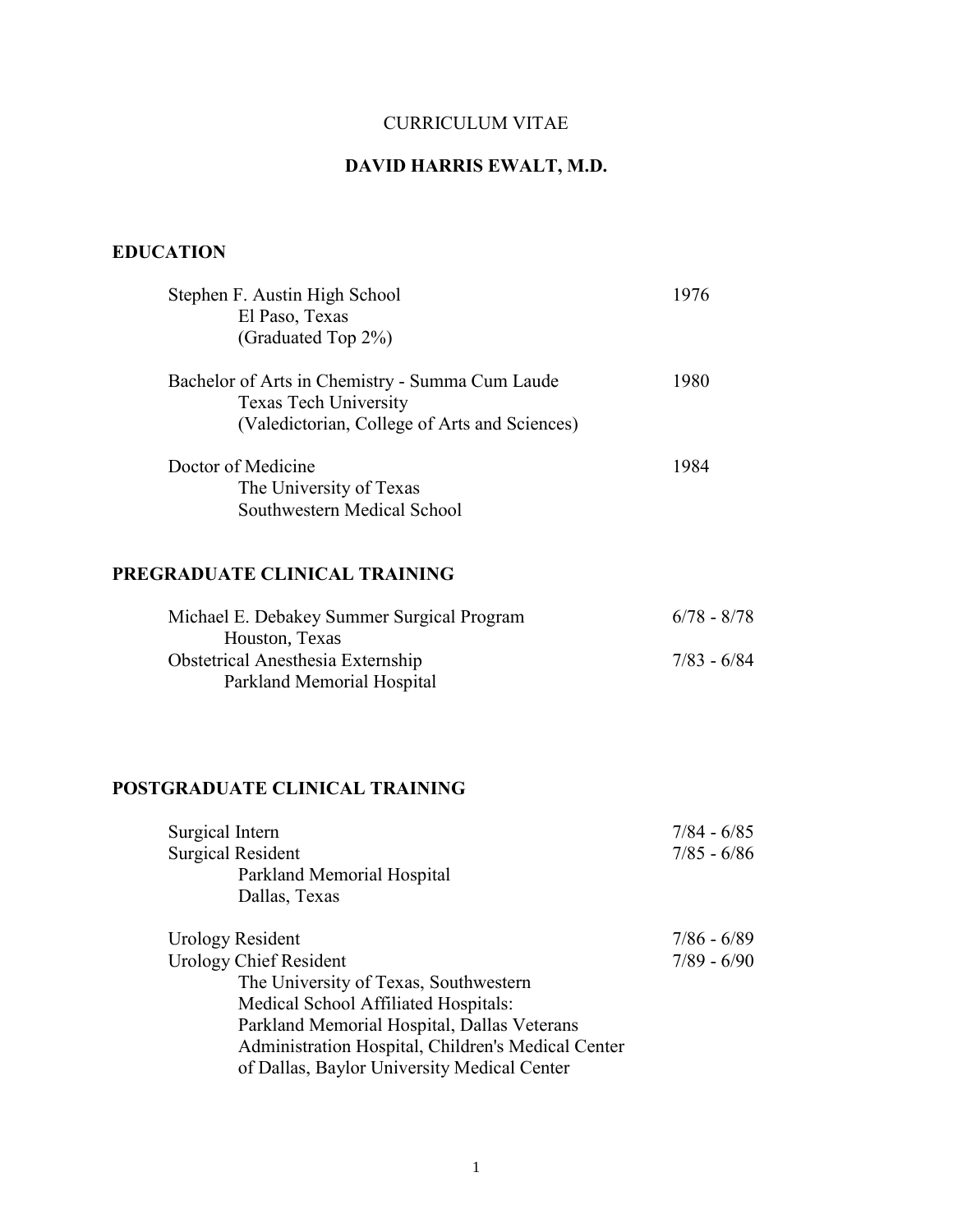| Pediatric Urology Research Fellow<br>Pediatric Urology Clinical Fellow<br>Children's Hospital of Philadelphia                                                                                                                                                                                             | $7/90 - 6/91$<br>$7/91 - 6/92$                                                                                                                     |
|-----------------------------------------------------------------------------------------------------------------------------------------------------------------------------------------------------------------------------------------------------------------------------------------------------------|----------------------------------------------------------------------------------------------------------------------------------------------------|
| <b>WORK HISTORY</b>                                                                                                                                                                                                                                                                                       |                                                                                                                                                    |
| UT Southwestern Medical Center, Department of Urology, Assistant Professor 07/92 - 08/95<br>Urology Clinics of North Texas, Dallas, Texas<br>Cook Children's Physician Network, Dallas, Texas                                                                                                             | $08/95 - 01/2018$<br>$01/18$ - Present                                                                                                             |
| <b>BOARD CERTIFICATION</b>                                                                                                                                                                                                                                                                                |                                                                                                                                                    |
| American Board of Urology<br>Recertified                                                                                                                                                                                                                                                                  | 1995<br>2003                                                                                                                                       |
| American Board of Urology - Certificate of Added Qualification<br>Pediatric Urology                                                                                                                                                                                                                       | 2008                                                                                                                                               |
| <b>HONORARY MEMBERSHIPS AND AWARDS</b>                                                                                                                                                                                                                                                                    |                                                                                                                                                    |
| <b>Highest Ranking Graduate</b><br>College of Arts and Sciences<br>Texas Tech University                                                                                                                                                                                                                  | 1980                                                                                                                                               |
| Vernie A. Stembridge Award<br>Academic Excellence in Urologic Pathology                                                                                                                                                                                                                                   | 1988, 1989, 1990                                                                                                                                   |
| National Kidney Foundation Research Scholarship Award                                                                                                                                                                                                                                                     | 1990                                                                                                                                               |
| Clinical Faculty Staff of the Year<br>University of Texas Southwestern Medical Center<br>Department of Urology                                                                                                                                                                                            | 1997, 2000                                                                                                                                         |
| <b>HOSPITAL STAFF</b>                                                                                                                                                                                                                                                                                     |                                                                                                                                                    |
| Children's Medical Center, Dallas, Texas<br>Children's Medical Center Legacy, Plano, Texas<br>Medical City Dallas Children's Hospital, Dallas, Texas<br>Texas Scottish Rite Hospital for Children, Dallas, Texas<br>Baylor University Medical Center, Dallas, Texas<br>Baylor Grapevine, Grapevine, Texas | <b>Active Staff</b><br><b>Active Staff</b><br><b>Active Staff</b><br><b>Consulting Staff</b><br><b>Consulting Staff</b><br><b>Consulting Staff</b> |

Baylor Frisco, Frisco, Texas Consulting Staff Presbyterian Hospital Dallas, Dallas, Texas Consulting Staff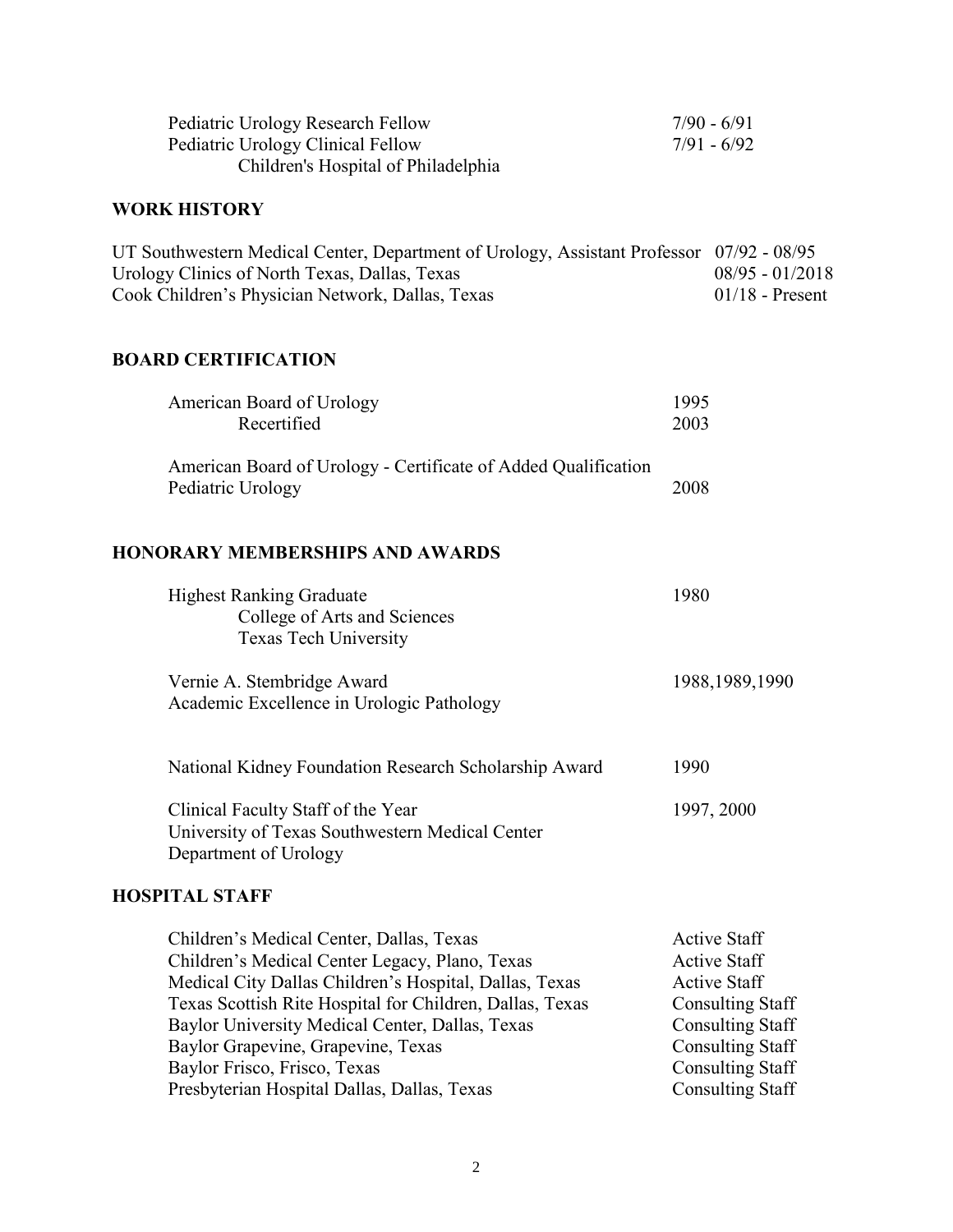| Medical Center of Plano, Plano, Texas                 | <b>Consulting Staff</b> |
|-------------------------------------------------------|-------------------------|
| Cook Childrens Pediatric Surgery Center, Plano, Texas | <b>Active Staff</b>     |
| Texas Institute of Surgery, Dallas, Texas             | <b>Active Staff</b>     |
| Presbyterian Hospital Allen, Allen, Texas             | <b>Consulting Staff</b> |
| Presbyterian Hospital Plano, Plano, Texas             | <b>Consulting Staff</b> |
| Cook Children's Medical Center, Fort Worth, Texas     | Courtesy Staff          |

#### PROFESSIONAL APPOINTMENTS AND ELECTED POSITIONS

Urologic Consultant to the National Tuberous Sclerosis Association (NTSA) Professional Advisory Board 1993 - Present

American Urologic Association, Guidelines Committee, Panel Member Vesicoureteral Reflux in Children 1992 - 1997

National Kidney Foundation of North Texas, Medical Advisory Board, 2000- 2002

American Urologic Association, Coding & Reimbursement Committee, 2006 - 2017

Society for Pediatric Urology, Unified Coding Committee, 2003 – Present

Director Division of Pediatric Surgery, Medical City Children's Hospital, 2007 – 2009

Dallas County Medical Society Board of Directors, 2008 – 2009

Dallas County Medical Society, Strategic Plan Oversight Committee, 2009

Assistant Chairman of the Board, Plano Pediatric Surgery Center, 2002 – 2004

Chairman of the Board, Plano Pediatric Surgery Center, 2004 – 2006

Board of Directors, Cook's Children's Pediatric Surgery Center, 2010 to 2014

Board of Directors, Urology Clinics of North Texas, 2004 - Present

Medical Executive Committee, Plano Pediatric Surgery Center, 2008 – 2010

Medical Executive Committee, Medical City Dallas, 2010 – 2011

Honorary Board Chairman, Central Texas Tartan Golf Classic, benefitting Texas Scottish Rite Hospital, 2008 to Present

Board Member, Tartan Golf Classic, benefitting Texas Scottish Rite Hospital, 2005 to Present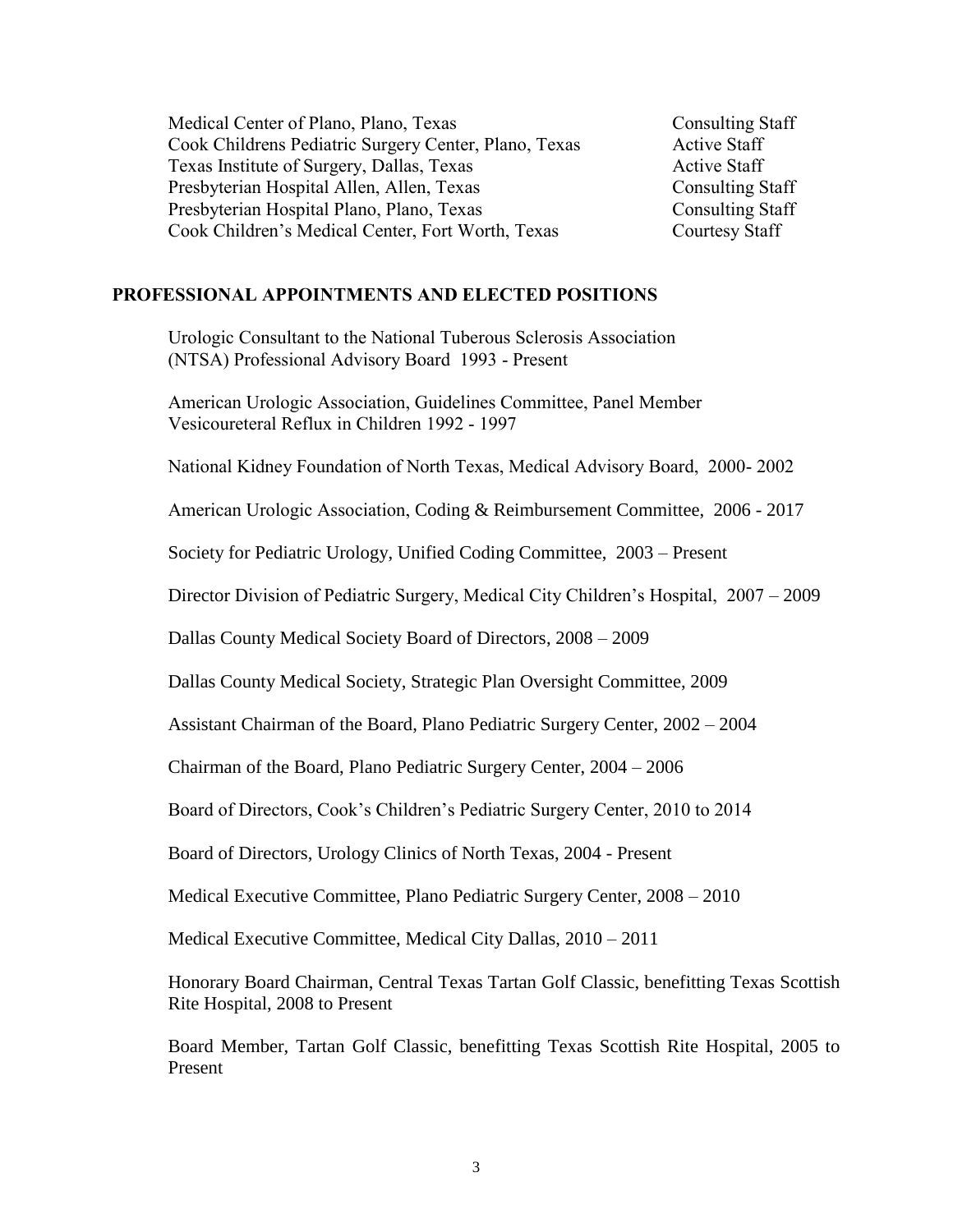Board Member, Treasure Street, benefitting Texas Scottish Rite Hospital, 2002 to Present

#### PROFESSIONAL MEMBERSHIPS

| <b>American Medical Association</b>       | 1984 |
|-------------------------------------------|------|
| American Urological Association           | 1996 |
| American College of Surgeons              | 1997 |
| <b>Texas Urological Association</b>       | 1989 |
| Dallas County Medical Society             | 1984 |
| Society for Fetal Urology                 | 1998 |
| Society for Pediatric Urology             | 1998 |
| American Academy of Pediatrics            | 1998 |
| American Association of Pediatric Urology | 2003 |

#### MANUSCRIPTS

- 1. Sagalowsky AI, Ewalt DH, Molberg K, Peters PC: Predictors of residual mass histology following chemotherapy for advanced testis cancer. Urol, 35: 537, 1990.
- 2. Levin RM, Zderic SA, Ewalt DH, Duckett JW, Wein AJ: Effects of pregnancy on muscarinic receptor density and function in the rabbit urinary bladder. Phar, 43: 69, 1991.
- 3. Ewalt DH, Howard PS, Blyth B, Snyder HM, Duckett JW, Levin RM, Macarak EJ: Is lamina propria matrix responsible for normal bladder compliance? J Urol, 148: 544, 1992.
- 4. Blyth B, Ewalt DH, Duckett JW, Snyder HM: Lithogenic properties of enterocystoplasties. J Urol, 148: 575, 1992.
- 5. Baskin LS, Constantinescu S, Howard PS, McAninch JW, Ewalt DH, Duckett JW, Snyder HM, Macarak EJ. Biochemical characterization and quantitation of the collagenous components of urethral stricture tissue. J Urol, 150: 642, 1993.
- 6. Levy JB, Baskin LS, Ewalt DH, Zderic SA, Bellah R, Snyder III HM, Templeton J, Duckett JW: Nonoperative management of major renal trauma in children. Urol, 42: 418, 1993.
- 7. Turek PJ, Ewalt DH, Stamfers D, Snyder HM, Blyth B, Huff D, Duckett JW: The absent cryptorchid testis: Surgical findings and their implications for diagnosis and etiology. J Urol, 151: 718, 1994.
- 8. Turek PJ, Ewalt DH, Snyder HM, Duckett JW: Normal epididymal anatomy in boys. J Urol, 151: 726, 1994.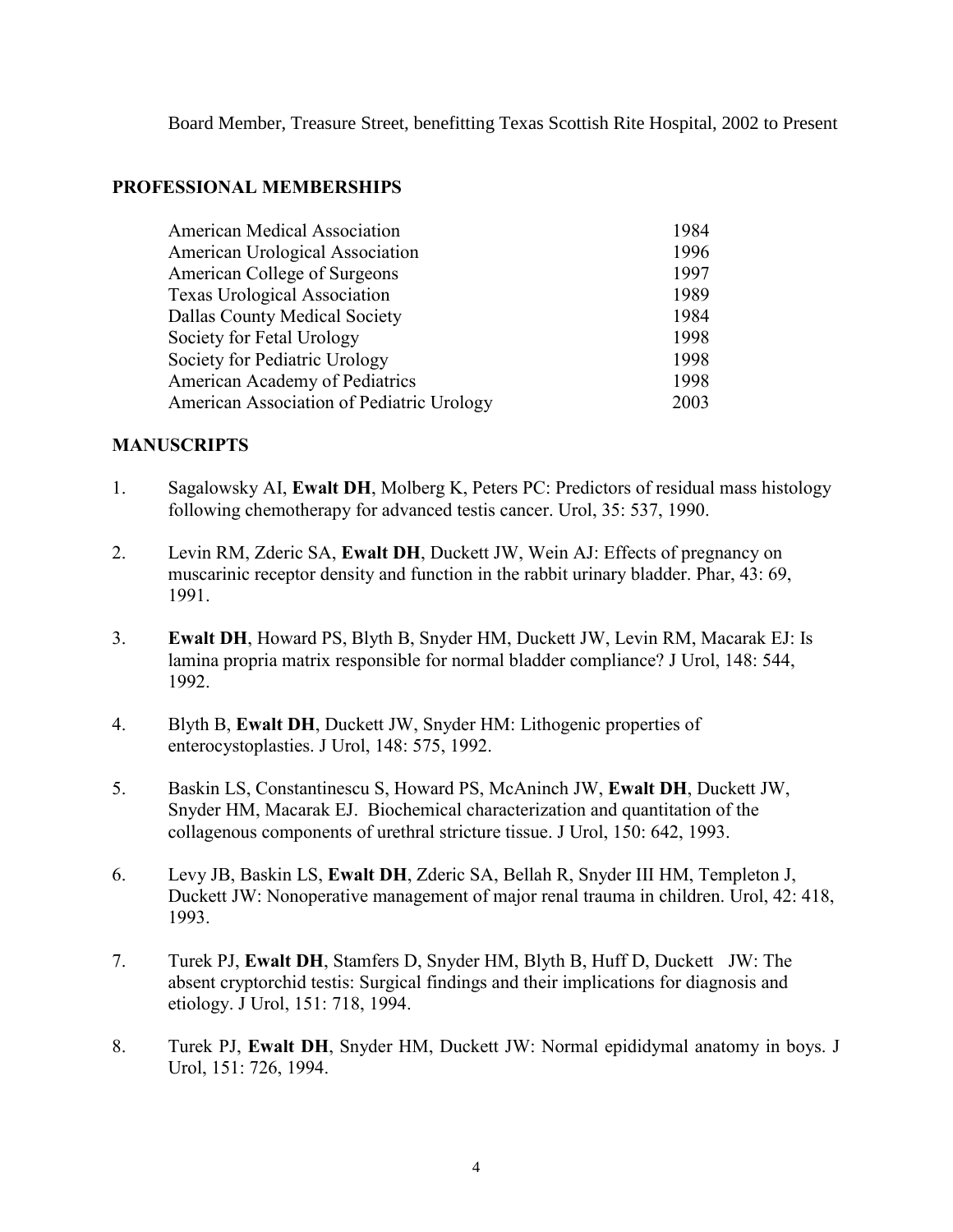- 9. Sagalowsky AI, Kadesky KT, Ewalt DH, Kennedy TJ: Factors influencing adrenal metastasis in RCC. J Urol, 151: 1181, 1994.
- 10 Duckett, JW, Coplen D, Ewalt DH, Baskin LS. Buccal mucosal urethral replacement. J Urol, 153: 1660, 1995.
- 11. Husman DA, Ewalt DH, Glenski WJ, Bernier PA. Ureterocele associated with ureteral duplication and a nonfunctioning upper pole segment: Management by partial nephroureterectomy alone. J Urol, 154: 723, 1995.
- 12. Macarak EJ, Ewalt D, Baskin L, Coplen D, Koo H, Levin R, Duckett JW, Snyder HM, Rosenbloom J, Howard PS. The collagens and their Urologic implications. Adv Exp Med Biol, 385: 173, 1995.
- 13. Howard PS, Ewalt DH, Duckett JW, Snyder HM, Macarak EJ. Alterations in extracellular matrix gene expression in normal versus non-compliant human bladders. Adv Exp Med Biol, 385: 215, 1995.
- 14. Ewalt DH, Allen TD. Urinary tract reconstruction in children undergoing renal transplantation. Adv Ren Replac Ther, 3: 69, 1996.
- 15. Ewalt DH, Bauer SB. Pediatric Neurourology. Urol Cl North Amer, 23: 501, 1996.
- 16. Ewalt DH. Current concepts in the management of prenatally detected fetal hydronephrosis. Dal Med J, 82: 417, 1996.
- 17. Elder JS, Peters CA, Arant BS, Ewalt DH, Hawtrey CE, Hurwitz RS, Parrott TS, Snyder III HM, Weiss RA, Woolf SH, Hasselblad V. Pediatric vesicoureteral reflux guidelines panel summary report on the management of primary vesicoureteral reflux in children. J Urol, 157: 1846, 1997.
- 18. Kaplan EP, Richier JC, Howard PS, Ewalt DH, Lin, VK. Type III collagen messenger RNA is modulated in non-compliant human bladder tissue. J Urol, 157: 2366, 1997.
- 19. Ewalt DH, Sparagana S, Sheffield E, Delgado MR, Roach ES. Renal lesion growth in children with tuberous sclerosis complex. J Urol, 160: 141, 1998.
- 20. Deveaud CM, Macarak EJ, Kucich U, Ewalt DH, Abrams WR, Howard PS. Molecular analysis of collagens in bladder fibrosis. . J Urol, 160: 1518, 1998.
- 21. Weiner DM, Ewalt DH, Roach ES, Hensle TW. The tuberous sclerosis complex: a comprehensive review. J Am Coll Surg, 187: 548,1998.
- 22. Husman DA, Strand B, Ewalt DH, Clement M, Kramer S, Allen T. Management of ectopic ureterocele associated with renal duplication: Comparison of partial nephrectomy and endoscopic decompression. J Urol, 162: 1406, 1999.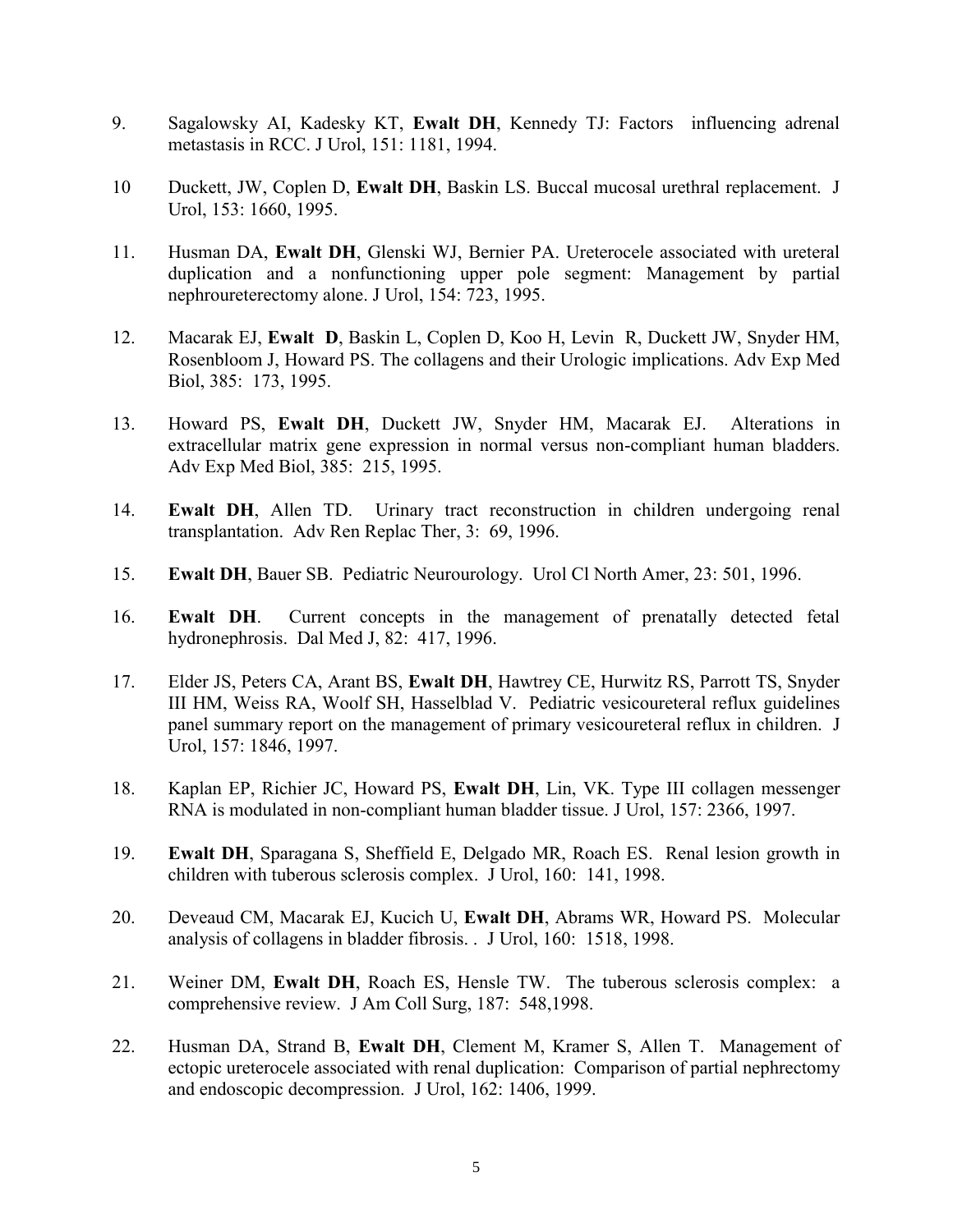- 23. Mantadakis E, Cavender JD, Rogers ZR, Ewalt DH, Buchanan GR. Prevalence of priapism in children and adolescents with sickle cell anemia. J Pediatr Hematol Oncol, 21: 518, 1999.
- 24. Mantadakis E, Ewalt DH, Cavender JD, Rogers ZR, Buchanan GR. Outpatient penile aspiration and epinephrine irrigation for patients with sickle cell anemia and prolonged priapism. Blood, 95: 78, 2000.
- 25. Duffy K, Al-Saleem T, Karbowniczek M, Ewalt DH, Prowse AH, Henske EP. Mutational analysis of the von hippel lindau gene in clear cell renal carcinomas from Tuberous sclerosis complex patients. Mod Pathol 15: 205-210, 2002.
- 26. Husmann DA, Strand WR, Ewalt DH, Kramer SA. Is endoscopic decompression of the neonatal extravesical upper pole ureterocele necessary for prevention of urinary tract infections or bladder neck obstruction? J Urol 167: 1440-1442, 2002.
- 27. [Caire JT, Ramus RM, Magee KP, Fullington BK,](http://www.ncbi.nlm.nih.gov/entrez/query.fcgi?cmd=Retrieve&db=pubmed&dopt=Abstract&list_uids=14573440) **Ewalt DH**, Twickler DM. MRI of fetal genitourinary anomalies. AJR Am J Roentgenol 181:1381-5, 2003.
- 28. [Sozubir S, Lorenzo AJ, Twickler DM, Baker LA,](http://www.ncbi.nlm.nih.gov/entrez/query.fcgi?cmd=Retrieve&db=pubmed&dopt=Abstract&list_uids=12837449) **Ewalt DH**. Prenatal diagnosis of a prolapsed ureterocele with magnetic resonance imaging. Urology 62: 144, 2003.
- 29. [Rakheja D, Lian F, Tomlinson GE,](http://www.ncbi.nlm.nih.gov/entrez/query.fcgi?cmd=Retrieve&db=pubmed&dopt=Abstract&list_uids=15747102) **Ewalt DH**, Schultz RA, Margraf LR. Renal Metanephric Adenoma With Previously Unreported Cytogenetic Abnormalities: Case Report and Review of the Literature. Pediatr Dev Pathol 8: 218 -23, 2005.
- 30. **Ewalt DH,** Diamond N, Reese C, Batchelor L, Sparagana S, Delgado M, Roach ES. Long-term outcomes of endovascular embolization of renal angiomyolipomas in patient with tuberous sclerosis complex. J Urol 174: 1764-66, 2005.
- 31. Sozubir S, **Ewalt DH**, Strand W, Baker LA. Familial ureteroceles: an evidence for genetic background? Turk J Pediatr : 255-60, 2005.

#### BOOK CHAPTERS

- 1. Ewalt DH. Distal Hypospadias. In Textbook of Operative Urology / Editor, Fray Marshall; section editors, Louis R. Kavoussi, Jack A. McAnnich, Craig A. Peters. 1st Edition, W. B. Saunders Co., Philadelphia PA, pp. 962 - 967, 1996.
- 2. Ewalt DH. Renal Infection, Perinephric Abscess, Vesicoureteral Reflux,Urinary Lithiasis, and Renal Vein Thrombosis. *In* Pediatric Surgery / Editors, James A. O'Neill, Jr., Marc I. Rowe, Jay L. Grosfeld, Eric W. Fonkalsrud, Arnold G. Coran. 5th Edition, Mosby-Year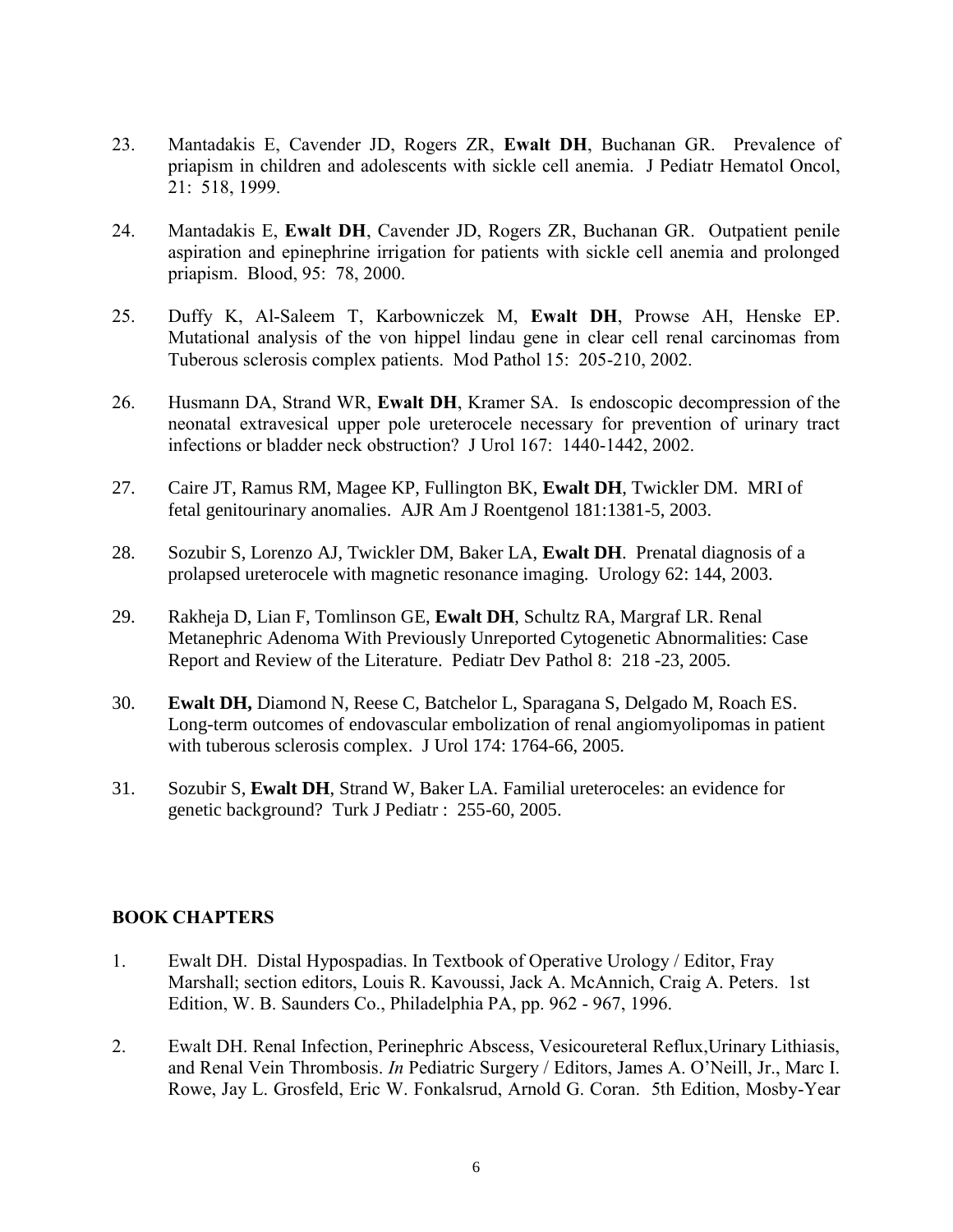Book, Inc., St. Louis, MO, 1998.

#### PUBLISHED ABSTRACTS

- 1. Sagalowsky AI, Ewalt DH, Molberg K, Peters PC: Predictors of residual mass histology following chemotherapy for advanced testis cancer. J Urol, 139: 206a, 1988.
- 2. Ewalt DH, McConnell JD: The effect of neonatal vesical diversion on smooth muscle development. J Urol, 141: 362a, 1989.
- 3. Boone TB, Ewalt DH, McConnell JD: Effect of sympathetic denervation and thyroid hormone on myosin heavy chain isoforms in the neonatal rabbit bladder. J Urol, 141: 324a, 1989.
- 4. McConnell JD, Ewalt DH, Boone TB: Developmental regulation of myosin heavy chain in the urinary bladder. J Cell Biol, 107: 36a, 1989.
- 5. Ewalt DH, McConnell JD: Penile Neoplasms 30 year experience 1958 -1988. J Urol, 143: 351a, 1990.
- 6. Ewalt DH, Duckett JW, Snyder HM, Blyth B, Levin RL: Ontogeny of bladder function: Mechanical properties of the developing rabbit bladder. J Urol, 145: 355a, 1991.
- 7. Pettaway CA, Stewart C, Vuitch F, Savino D, Ewalt D, McConnell JD: Penile squamous carcinoma: DNA flow cytometry versus histopathology for prognosis. J Urol, 145: 367a, 1991.
- 8. Ewalt DH, Howard PS, Blyth B, Snyder HM, Duckett JW, Levin RM, Macarak EJ: Matrix expression in non-compliant bladder tissue. J Cell Biol, 115: 443a, 1991.
- 9. Turek PJ, Ewalt DH, Snyder HM, Duckett JW: Normal epididymal anatomy in boys. J Urol, 147: 223a, 1992.
- 10. Levy JB, Baskin LS, Ewalt DH, Turek PJ, Blyth B, Snyder HM, Duckett JW: Nonoperative management of major renal trauma in children. J Urol, 147, 275a, 1992.
- 11. Ewalt DH, Howard PS, Blyth B, Snyder HM, Duckett JW, Macarak EJ: Altered Matrix response in the dilated upper urinary tract: A contributor to UPJ obstruction? J Urol, 147, 315a, 1992.
- 12. Turek PJ, Stamfers D, Snyder HM, Ewalt DH, Blyth B, Huff D, Duckett JW: The absent cryptorchid testis: Surgical findings and their implications for diagnosis and etiology. J Urol, 147, 382a, 1992.
- 13. Ewalt DH, Constantinesco S, Howard PS, Snyder HM, Duckett JW, Macarak EJ: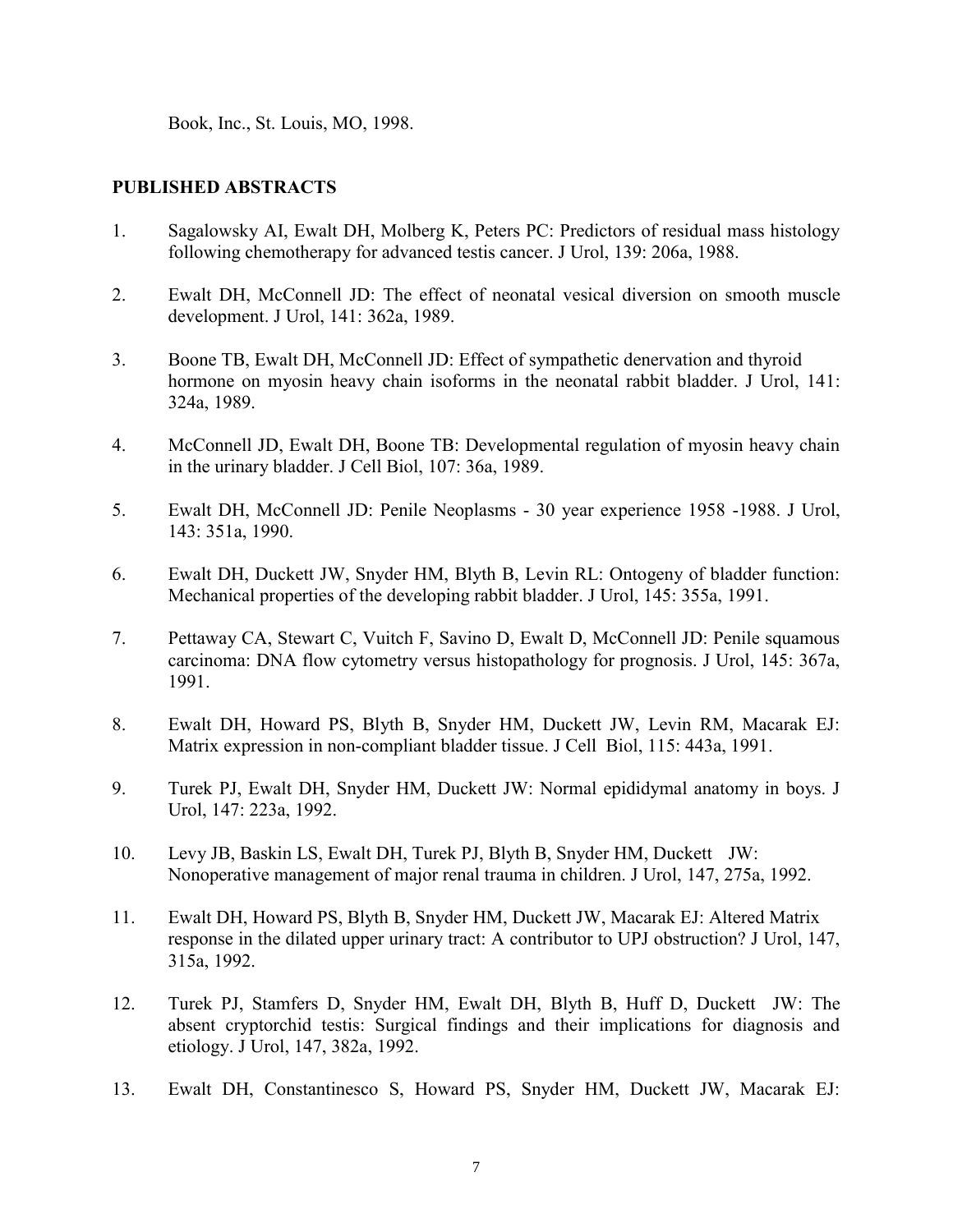Increased collagen type III in the neurogenic non-compliant bladder. J Urol, 147, 438a, 1992.

- 14. Sagalowsky AI, Kadesky KT, Ewalt DH, Kennedy TJ: Factors influencing adrenal metastasis in RCC. J Urol 149, 352a, 1993.
- 15. Pak LK, Ruchelli E, Ewalt D, Duckett JW, Snyder III, HM: Testicular histology in prune belly syndrome: Just another intraabdominal testis? J Urol 149, 226a, 1993.
- 16. Kaplan EP, Richier JC, Lin VK, Howard PS, Ewalt DH. Type III collagen messenger RNA is increased in noncompliant human bladder tissue. J Urol 153: 338a, 1995.
- 17. Richier JC, Kaplan EP, Chermansky CJ, Ewalt DH, Lin VK, McConnell. Analysis of type III collagen mRNA expression in human benign prostatic hyperplasia. J Urol 153: 344a, 1995.
- 18. Deveaud CM, Kucich U, Ewalt DH, Macarak EJ, Howard PS. Extracellular matrix changes in pediatric non-compliant urinary bladders. J Urol 155: 524a, 1996.
- 19. Sagalowsky AI, Kadesky K, Ewalt DH, Kennedy T. Treatment outcomes for incidental renal cell carcinoma (RCC) - Implications of elective partial nephrectomy. J Urol 155: 585a, 1996
- 20. Ewalt DH, Cavender JD, Buchanan GR, Rogers ZR. Leuprolide therapy prevents recurrent priapism in teenage boys with sickle cell disease. Pediatrics 98: 609a, 1996.
- 21. Ewalt DH, Cavender JD, Buchanan GR, Rogers ZR. Characterization and incidence of priapism in boys with sickle cell disease. Pediatrics 98: 610a, 1996.
- 22. Ewalt DH, Sheffield E, Delgado MR, Roach ES. Growing renal lesions in children with tuberos sclerosis complex. Pediatrics 98: 626a, 1996.
- 23. Strand W, Ewalt DH, Barna B, Farajallah D, Allen TD. Intravesical urea minimizes mucus accumulation in augmented bladders. J Urol 157: 33a, 1997.

#### RESEARCH PRESENTATIONS

- 1. Sagalowsky AI, Ewalt DH, Molberg K, Peters PC: Predictors of residual mass histology following chemotherapy for advanced testis cancer. AUA annual meeting, Boston MA, 1988.
- 2. Ewalt DH, McConnell JD: Penile Neoplasms 30 year experience 1958 -1988. AUA annual meeting, New Orleans, LA, 1990.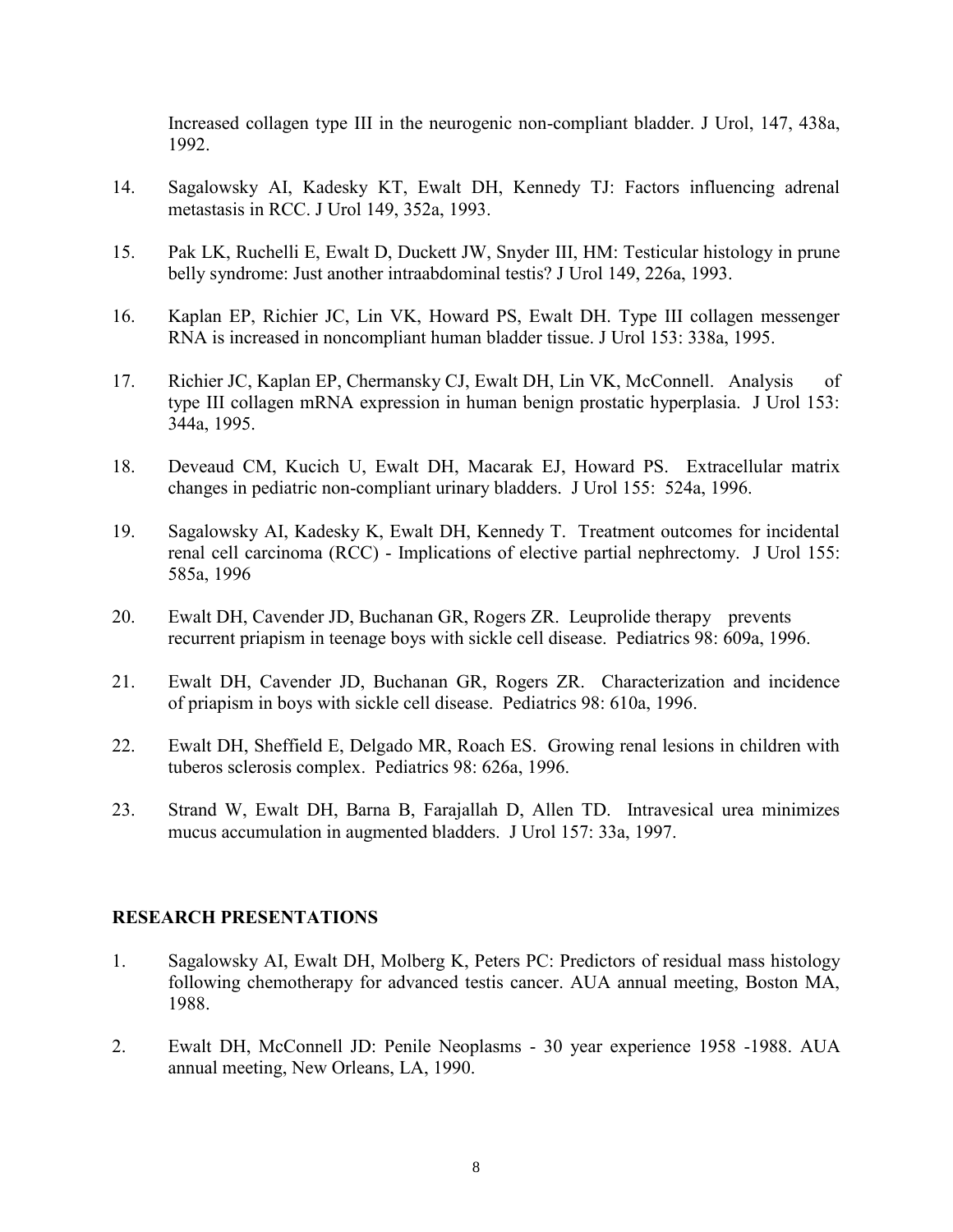- 3. Ewalt DH, Duckett JW, Snyder HM, Blyth B, Levin RL: Ontogeny of bladder function: Mechanical properties of the developing rabbit bladder. AUA annual meeting, Toronto, Ontario, 1991.
- 4. Ewalt DH, Howard PS, Blyth B, Snyder HM, Duckett JW, Levin RM, Macarak EJ: Is lamina propria matrix responsible for normal bladder compliance? American Academy of Pediatrics 60 th Annual meeting, New Orleans, Louisiana, October 26, 1991.
- 5. Ewalt DH, Constantinesco S, Howard PS, Snyder HM, Duckett JW, Macarak EJ: Increased collagen type III in the neurogenic non-compliant bladder. AUA annual meeting, Washington, D.C., 1992.
- 6. Ewalt DH, Howard PS, Blyth B, Snyder HM, Duckett JW, Macarak EJ: Altered Matrix response in the dilated upper urinary tract: A contributor to UPJ obstruction? AUA annual meeting, Washington, D.C., 1992.
- 7. Ewalt DH, Baskin L, Snyder HM, Duckett JW: Buccal mucosa: Rationale for use as urethral graft material. American Academy of Pediatrics 61 st Annual meeting, San Francisco, California, October 10, 1992.
- 8. Ewalt DH, Snyder HM, Blyth B, Zderic S, Duckett JW: Major epididymal detachment is not a cause of infertility in unilateral undescended testis. American Academy of Pediatrics 61 st Annual meeting, San Francisco, California, October 11, 1992.
- 9. Ewalt DH, Cavender JD, Rogers Z, Buchanan G: The use of adrenergic agents in the treatment of severe priapism in children with sickle cell disease. American Academy of Pediatrics 64 th Annual meeting, San Francisco, California, October 16, 1995.
- 10. Ewalt DH, Cavender JD, Buchanan GR, Rogers ZR. Leuprolide therapy prevents recurrent priapism in teenage boys with sickle cell disease. American Academy of Pediatrics 65th Annual meeting, Boston, Massachusetts, October 26, 1996.
- 11. Ewalt DH, Cavender JD, Buchanan GR, Rogers ZR. Characterization and incidence of priapism in boys with sickle cell disease. American Academy of Pediatrics 65th Annual meeting, Boston, Massachusetts, October 26, 1996.
- 12. Ewalt DH, Sheffield E, Delgado MR, Roach ES. Growing renal lesions in children with tuberos sclerosis complex. American Academy of Pediatrics 65th Annual meeting, Boston, Massachusetts, October 27, 1996.

#### LECTURES/TALKS

1. "Hypospadias: Current Techniques and Management". Pediatric Urology Management Update, Dallas, TX 12/11/92.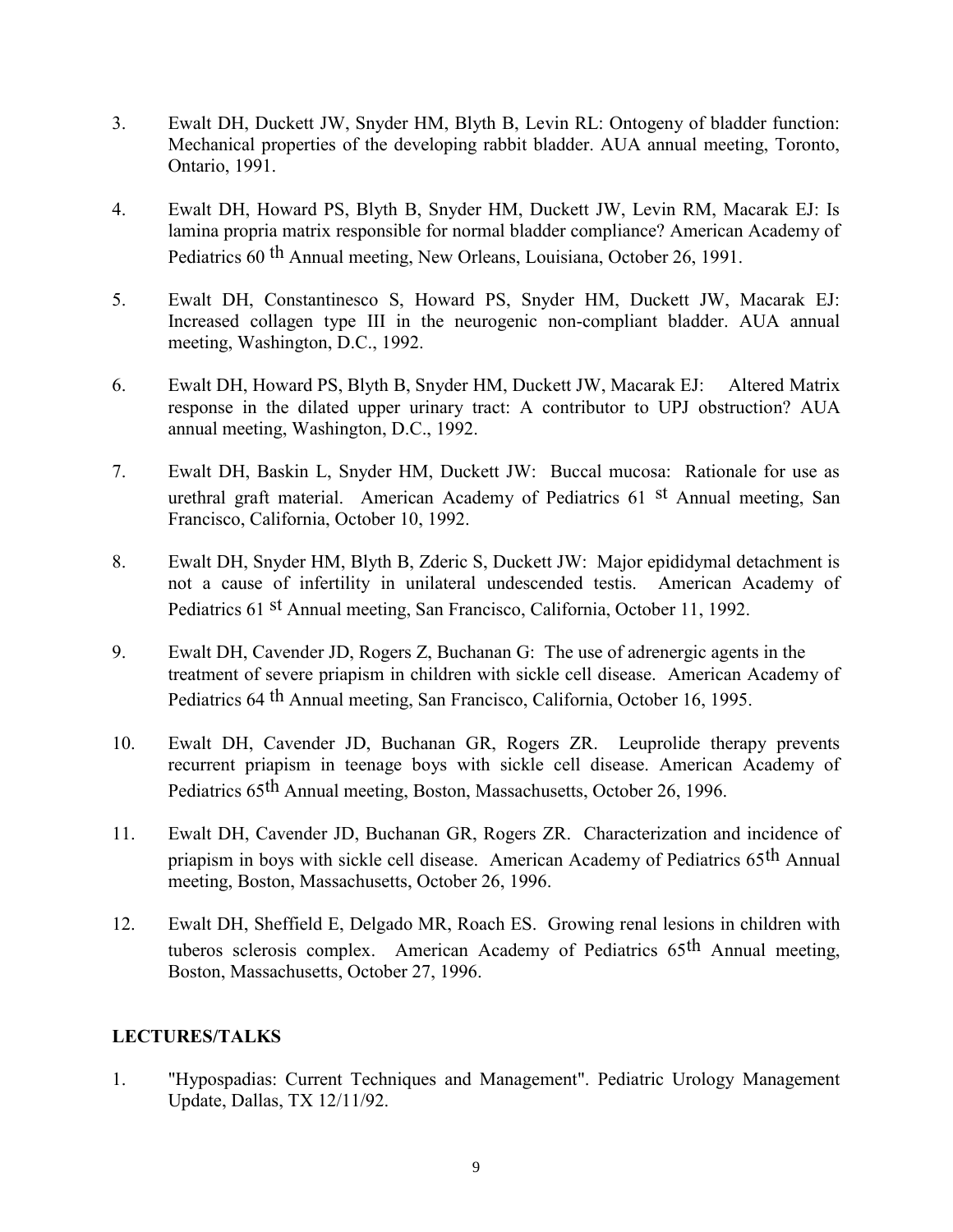- 2. "Current Management of Posterior Urethral Valves". Children's Medical Center of Dallas, Kidney-Urology Center Lecture Series, 1/10/93.
- 3. "Neonatal Hydronephrosis: Diagnosis and Management". Children's Medical Center of Dallas, Pediatric Grand Rounds, 3/31/93.
- 4. "Urodynamics in Children". Children's Medical Center of Dallas, Kidney-Urology Center Lecture Series, 10/18/93.
- 5. "Childhood Enuresis: What Works and What Doesn't". Children's Medical Center of Dallas, Haltalin Seminar, 11/5/93.
- 6. "Current Hypospadias Repair". Reconstructive Urology Symposium, Baylor University Medical Center, Dallas Texas, 3/18/94.
- 7. "The Mitrofanoff Procedure in Continent Urinary Reconstruction". Reconstructive Urology Symposium, Baylor University Medical Center, Dallas Texas, 3/18/94.
- 8. "Reconstructive Pearls in Pediatric Urology". Reconstructive Urology Symposium, Baylor University Medical Center, Dallas Texas, 3/18/94.
- 9. "Urologic Update in Meningomyelocele". Spina Bifida Association of Dallas, 3/22/94.
- 10. "Anorectal Malformations Urologic Implications". Children's Medical Center of Dallas, Pediatric Grand Rounds, 3/22/94.
- 11. "Diagnosis and Management of Prenatal Urologic Anomalies". Children's Medical Center of Dallas, Kidney-Urology Center Lecture Series, 3/24/94.
- 12. "Management of Urologic Abnormalities in Down Syndrome". Down Syndrome Guild Symposium, Children's Medical Center of Dallas, 4/9/94.
- 13. "Abnormal Extracellular Matrix Deposition in the Noncompliant Neurogenic Bladder". Muscle, Matrix and Bladder Function, NIH Seminar, Invited Speaker, Philadelphia, PA., 4/16/94.
- 14. "Management of the Augmented Bladder". Five East Nurses In-service Conference, Children's Medical Center of Dallas, 4/27/94.
- 15. "Prevention of Renal Failure in Urologic Conditions". Children's Medical Center of Dallas, Kidney-Urology Center, Clinical Challenge Series, 6/17/94.
- 16. "Priapism in Sickle Cell Disease". Children's Medical Center of Dallas, Hematology-Oncology Clinical Conference, 8/1/94.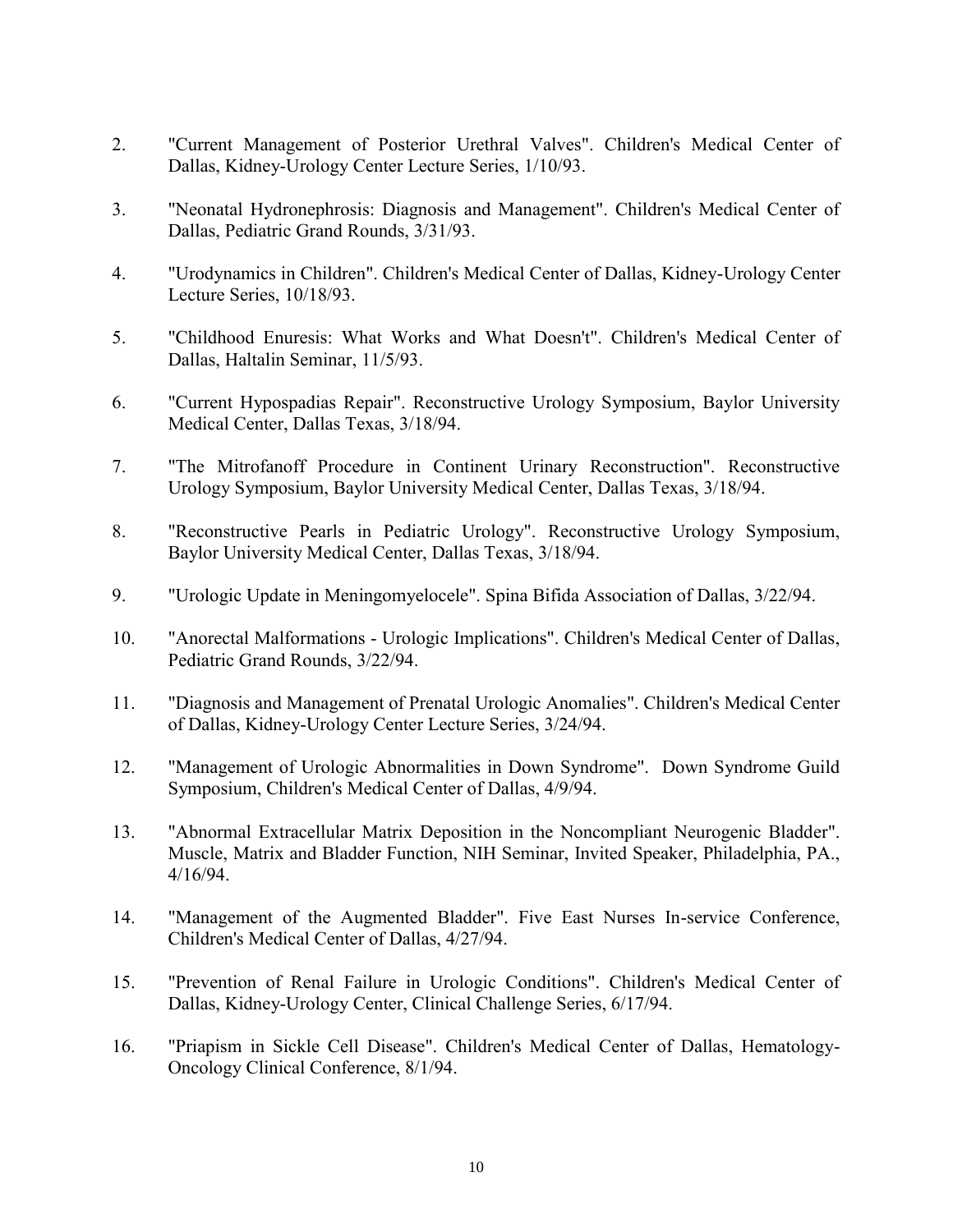- 17. "Anorectal Malformations Urologic Implications". Children's Medical Center of Dallas, General Surgery Grand Rounds, 9/24/94.
- 18. "Continent Reconstruction in Children". University of Texas, Southwestern Medical Center, Division of Urology, Paul C. Peters' Day, Dallas, TX, 9/30/94.
- 19. "Current Treatments of Renal Involvement in Tuberous Sclerosis Complex". National Tuberous Sclerosis Association, 20th Anniversary International Symposium - Invited Speaker, Arlington, VA, 10/16/94.
- 20. "Nocturnal Enuresis: Myths and realities". Children's Medical Center of Dallas, Pediatric Grand Rounds, 4/12/94.
- 21. "Extracellular Matrix Deposition and Its Impact on the Meningomyelocele Bladder". Society of Pediatric Urology Annual Meeting- Invited Speaker, Las Vegas, NV, 4/22/95.
- 22. "Nocturnal Enuresis: Evaluation and Management". Noon lecture series, Tri-cities Hospital, Dallas, TX, 9/15/95.
- 23. "Urologic Issues in Myelomeningocele". Spina Bifida Contemporary Issues, 49th Annual Meeting of the American Academy for Cerebral Palsy and Developmental Medicine - Invited Speaker, Philadelphia, PA, 9/27/95.
- 24. "Vesicoureteral Reflux: Current Treatment Guidelines". Medical City Dallas, Pediatric Grand Rounds, 1/8/96.
- 25. "Diagnosis and Management of Prenatal Urologic Anomalies". Baylor University Medical Center, Neonatology Noon Conference, 1/24/96.
- 26. "Diagnosis and Initial Management of Ambiguous Genitalia". Baylor University Medical Center, Perinatology Conference, 2/20/96.
- 27. "Diagnosis and Management of Prenatal Urologic Anomalies". Baylor University Medical Center, Perinatology Conference, 4/10/96.
- 28. "Coordinated Diagnosis and Management of Prenatal Urologic Anomalies". Methodist Medical Center, Obstetrics and Gynecology Conference, 5/8/96.
- 29. "Tubularized Incised Plate Hypospadias Repair". Texas Association of Genitourinary Surgeons Meeting, 8/31/96.
- 30. "Coordinated Diagnosis and Management of Prenatal Urologic Anomalies". Columbia Medical City Dallas, Pediatric Grand Rounds, 10/1/96.
- 31. "Optimal Management of Renal Angiomyolipomas". University of Texas, Southwestern Medical Center, Division of Urology, 5<sup>th</sup> Annual Paul C. Peters' Day, Dallas, TX,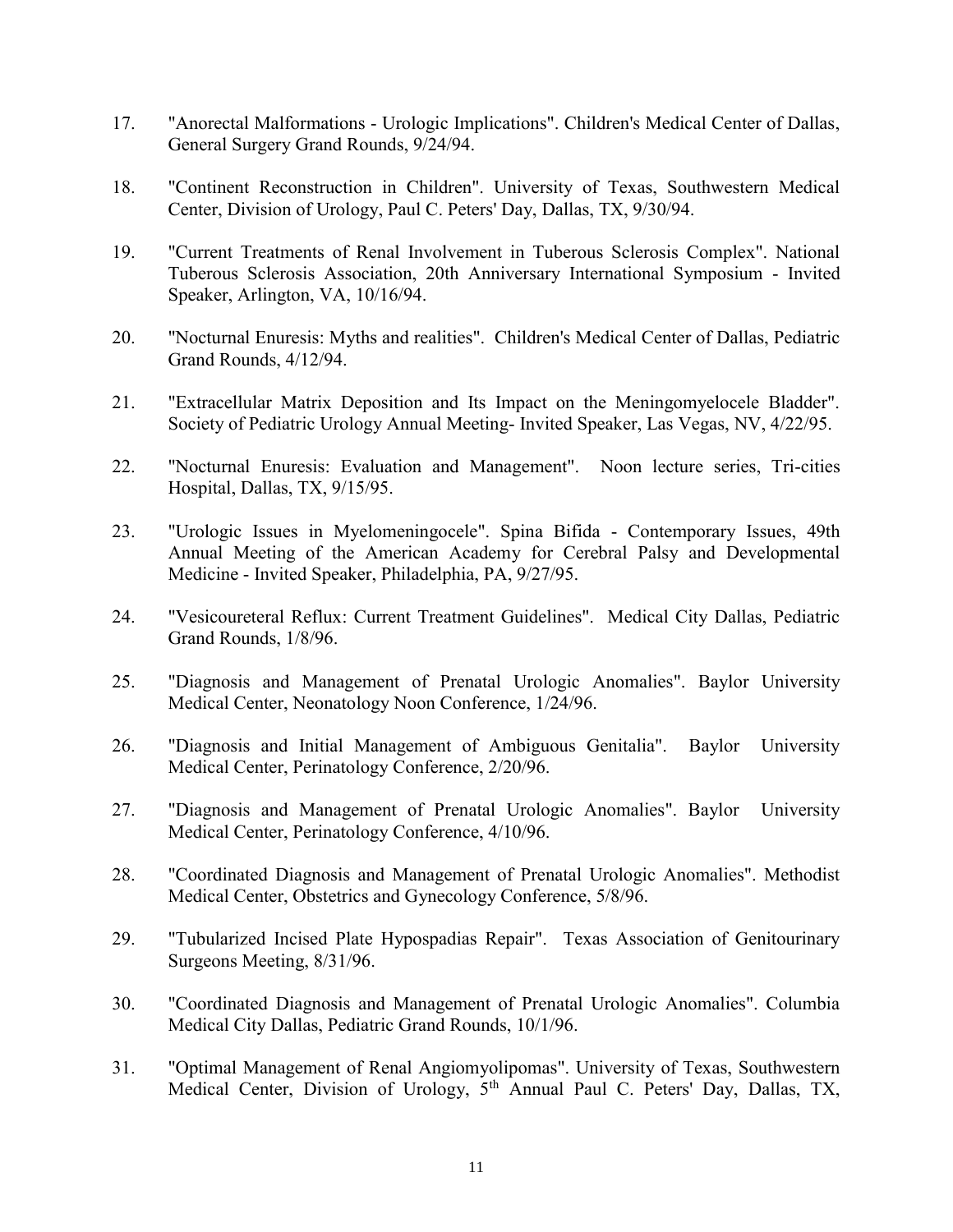10/3/98.

- 32. "Male Genital Anomalies: An Update". Columbia Medical City Dallas, Pediatric Grand Rounds, 11/3/98.
- 33. "Kidney Involvement in Tuberous Sclerosis Complex", Tuberous Sclerosis Complex Medical Conference, Invited Speaker, University of California at Los Angeles, Los Angeles, 11/21/98.
- 34. "Kidney Involvement in Tuberous Sclerosis Complex", Pediatric Urology Grand Rounds, Columbia-Presbyterian Medical Center, New York City, 1/21/99.
- 35. "Priapism in Sickle Cell Disease". Children's Hospital of Philadelphia, Pediatric Urology Clinical Conference, 5/26/99.
- 36. "Kidney Involvement in Tuberous Sclerosis Complex", Department of Urology Grand Rounds, University of Pennsylvania School of Medicine, Philadelphia, PA, 5/27/99.
- 37. "Urologic Issues in Myelomeningocele". Spina Bifida Contemporary Issues, 53rd Annual Meeting of the American Academy for Cerebral Palsy and Developmental Medicine - Invited Speaker, Washington, DC, 9/15/99.
- 38. "Angiographic Embolization of Renal Angiomyolipomas in Patients with Tuberous Sclerosis Complex", National Tuberous Sclerosis Association, Center Without Walls Research Meeting, Brigham and Women's Hospital, Boston, Massachusetts, 3/24/00.
- 39. "Everything You Wanted to Know About the Male External Genitalia But Were Afraid to Ask" , 3rd Annual Pediatric Subspecialty for the Primary Care Provider, Scott and White Clinic – Invited Speaker, Austin, Texas, 2/3/2001.
- 40. "UTI update in Children", North Texas Hospital for Children at Medical City Dallas, Pediatric Grand Rounds, 2/27/01.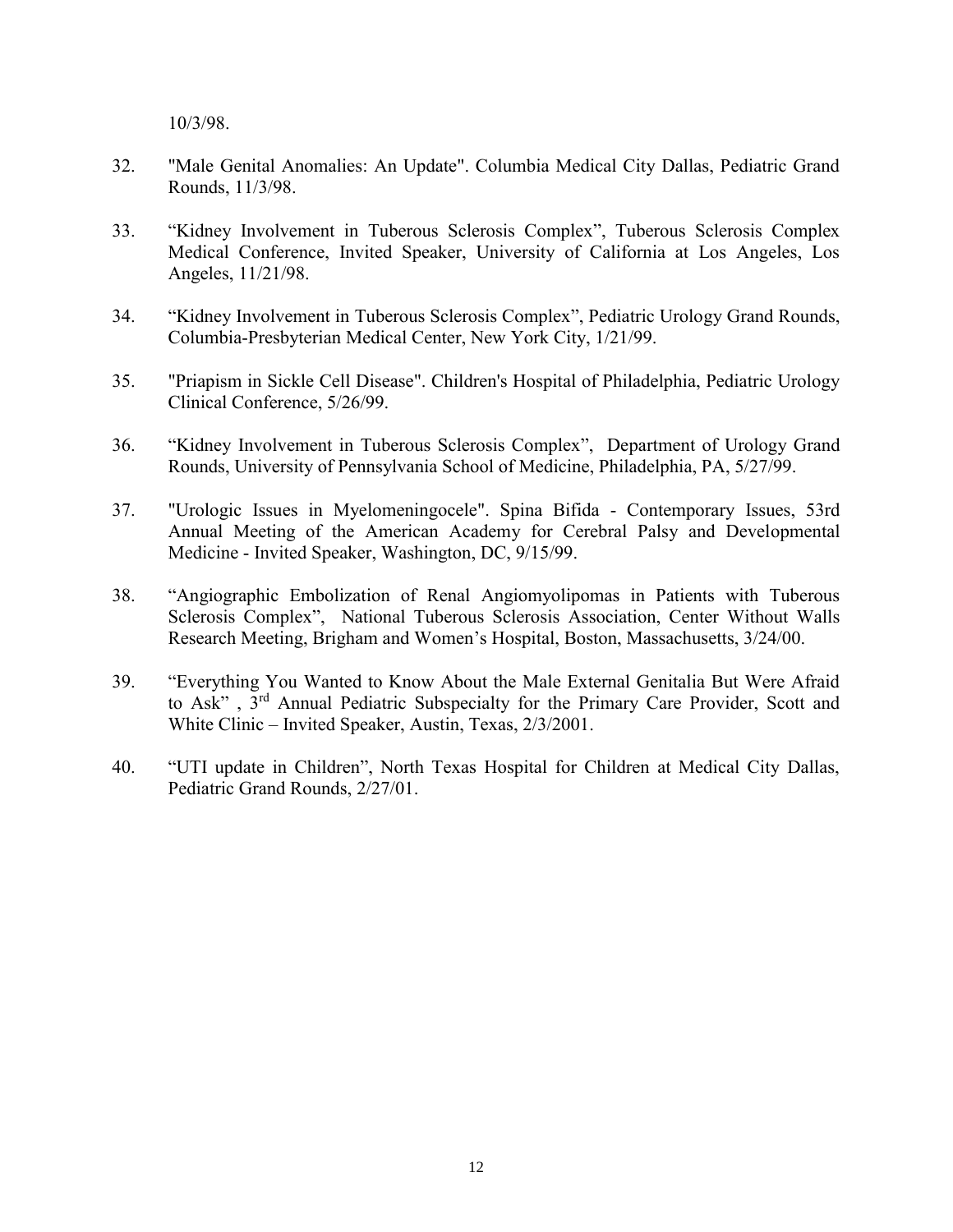# CONTINUING MEDICAL EDUCATION

| Activity/Course                                         | Dates                    | Category I or II  | # of Hrs                        |
|---------------------------------------------------------|--------------------------|-------------------|---------------------------------|
| <u>1994</u>                                             |                          |                   |                                 |
| <b>Reconstructive Urology</b>                           | $3/18/94-$<br>3/19/94    | $\mathbf I$       | 9                               |
| American Urological Assn.<br><b>Annual Meeting</b>      | $5/14/94-$<br>5/19/94    | I<br>$\mathbf{I}$ | 12<br>$\overline{3}$            |
| American Academy of<br><b>Pediatrics Annual Meeting</b> | 10/22/94-<br>10/24/94    | $\bf{I}$          | 21                              |
| UT Southwestern Pediatric<br><b>Grand Rounds</b>        | 1994                     | $\mathbf I$       | $\overline{2}$                  |
| <u>1995</u>                                             |                          |                   |                                 |
| Uropathology                                            | $1/23/95-$<br>1/27/95    | $\mathbf I$       | 48.5                            |
| <b>Uroradiology Review Course</b>                       | $1/28/95-$<br>1/29/95    | I                 | 11                              |
| <b>Uroradiology Review</b>                              | $2/14/95-$<br>2/15/95    | I                 | 15                              |
| Injectable Therapy                                      | 3/13/95                  | I                 | $\overline{2}$                  |
| American Urological Assn.<br><b>Annual Meeting</b>      | $4/23/95-$<br>4/28/95    | I<br>$\mathbf{I}$ | 8.5<br>$\overline{\mathcal{A}}$ |
| American Academy of<br><b>Pediatrics Annual Meeting</b> | $10/14/95$ -<br>10/18/95 | I                 | 25                              |
| Urology in the managed care                             | 11/08/95                 | I                 | 1                               |
| UT Southwestern Pediatric<br><b>Grand Rounds</b>        | 1995                     | I                 | 4                               |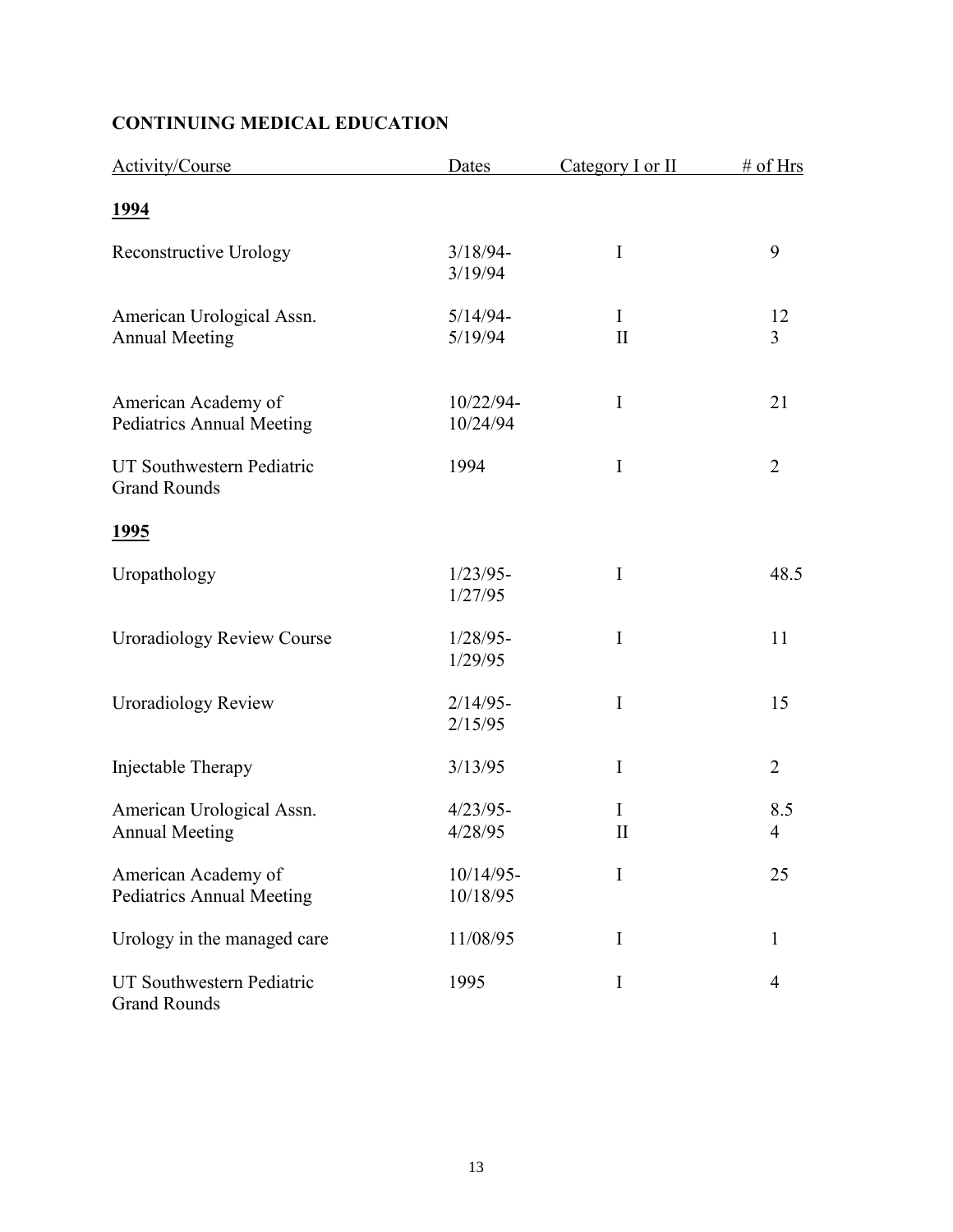# 1996

| American Urological Assn.<br><b>Annual Meeting</b>      | $5/4/96$ -<br>5/9/96   | $\bf{I}$<br>$\rm II$     | $8\,$<br>$\overline{3}$ |
|---------------------------------------------------------|------------------------|--------------------------|-------------------------|
| American Academy of<br><b>Pediatrics Annual Meeting</b> | 10/26/96-<br>10/28/96  | I                        | 25                      |
| UT Southwestern Pediatric<br><b>Grand Rounds</b>        | 1996                   | I                        | $\mathbf{1}$            |
| Columbia Medical City<br><b>Grand Rounds</b>            | 1996                   | I                        | $\overline{2}$          |
| <u> 1997</u>                                            |                        |                          |                         |
| American Urological Assn.<br><b>Annual Meeting</b>      | $4/12/97 -$<br>4/14/97 | $\bf{I}$<br>$\mathbf{I}$ | 10<br>4                 |
| Nephrology for the Primary<br>Care Physician            | $4/19/97 -$<br>4/20/97 | I                        | 2                       |
| American Academy of<br><b>Pediatrics Annual Meeting</b> | $11/1/97-$<br>11/3/97  | I                        | 25                      |
| Columbia Medical City<br><b>Grand Rounds</b>            | 1997                   | I                        | 2                       |
| UT Southwestern Pediatric<br><b>Grand Rounds</b>        | 1997                   | I                        | $\mathbf{1}$            |
| <u> 1998</u>                                            |                        |                          |                         |
| The AUA Annual Review Course                            | 3/6/98-3/8/98          | I                        | 9                       |
| <b>Baylor Urology Meeting</b>                           | 3/20/98                | I                        | 6                       |
| American Urological Assn.<br><b>Annual Meeting</b>      | $5/30/98 -$<br>6/4/98  | I                        | 14                      |
| American Academy of<br><b>Pediatrics Annual Meeting</b> | 10/17/98-<br>10/19/98  | I                        | 24                      |
| UT Southwestern Pediatric<br><b>Grand Rounds</b>        | 1998                   | I                        | $\mathbf{1}$            |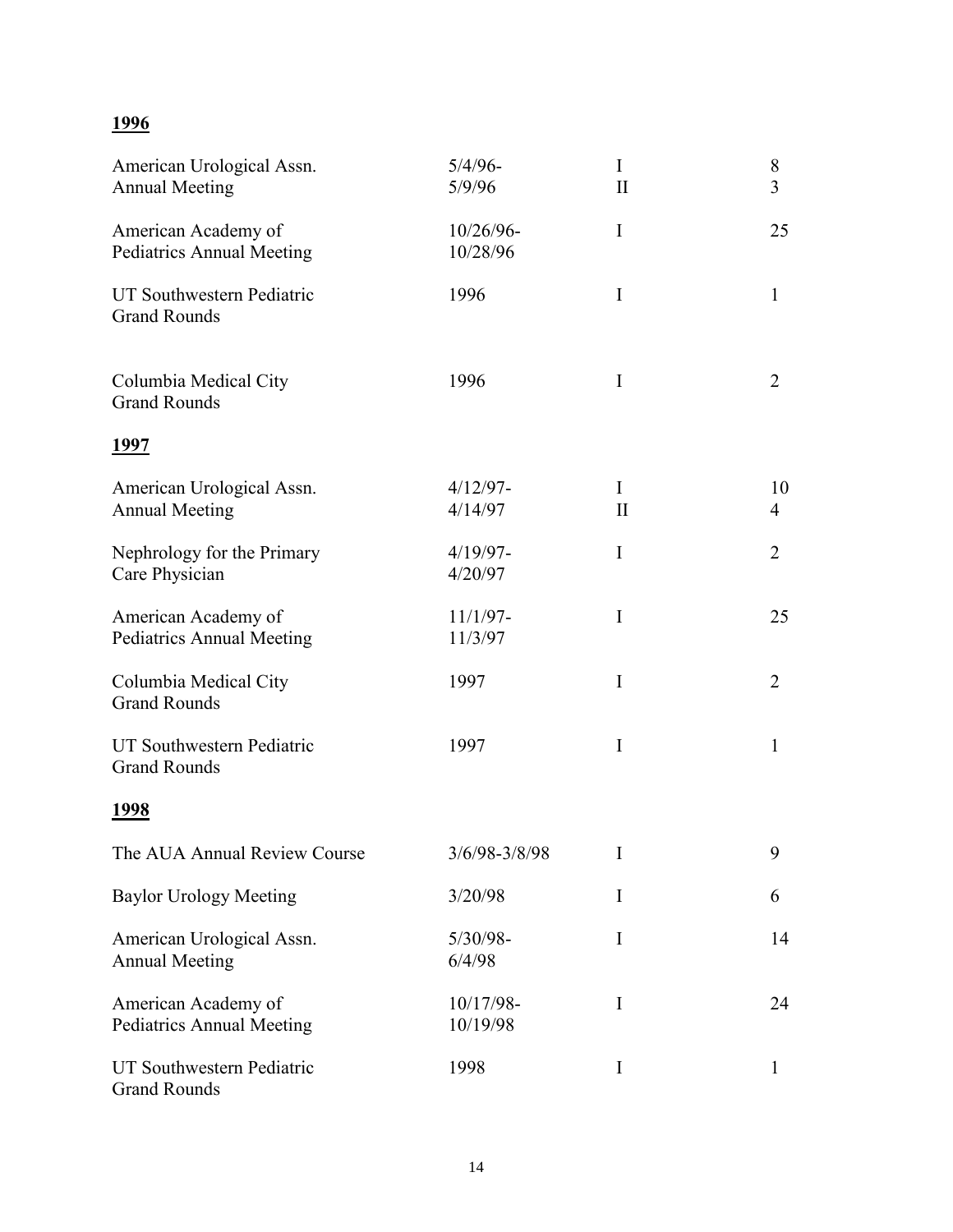| Fifth Annual Paul C. Peters<br><b>Urology Symposium</b>               | $10/2/98 -$<br>10/3/98 | I                    | 3.5            |
|-----------------------------------------------------------------------|------------------------|----------------------|----------------|
| UT Southwestern Urology<br><b>Grand Rounds</b>                        | 1998                   | $\mathbf I$          | 25             |
| <u>1999</u>                                                           |                        |                      |                |
| The AUA Annual Review Course                                          | 3/11/99-3/14/99        | I                    | 10             |
| American Urological Assn.<br><b>Annual Meeting</b>                    | $5/1/99$ -<br>5/6/99   | $\bf{I}$<br>$\rm II$ | 19<br>3        |
| American Academy of<br><b>Pediatrics Annual Meeting</b>               | 10/09/99<br>10/13/99   | I                    | 25.75          |
| UT Southwestern Pediatric<br><b>Grand Rounds</b>                      | 1999                   | I                    | $\mathbf{1}$   |
| UT Southwestern Urology<br><b>Grand Rounds</b>                        | 1999                   | I                    | 18             |
| <b>2000</b>                                                           |                        |                      |                |
| UT Southwestern Pediatric<br><b>Grand Rounds</b>                      | 2000                   | $\mathbf I$          | $\overline{2}$ |
| American Academy of<br><b>Pediatrics Annual Meeting</b>               | 10/28/00-<br>10/29/00  | $\mathbf I$          | 15.25          |
| Society for Fetal Urology<br>25 <sup>th</sup> Biannual Meeting        | 10/27/00               | I                    | 6.0            |
| UT Southwestern Urology<br><b>Grand Rounds</b>                        | 2000                   | I                    | 20             |
| <u>2001</u>                                                           |                        |                      |                |
| Issues Affecting the Cultural<br>Environment of the Workplace(Ethics) | 1/25/01                | I                    | 1              |
| American Urological Assn.<br><b>Annual Meeting</b>                    | 2001<br>2001           | I<br>$\rm II$        | $\overline{2}$ |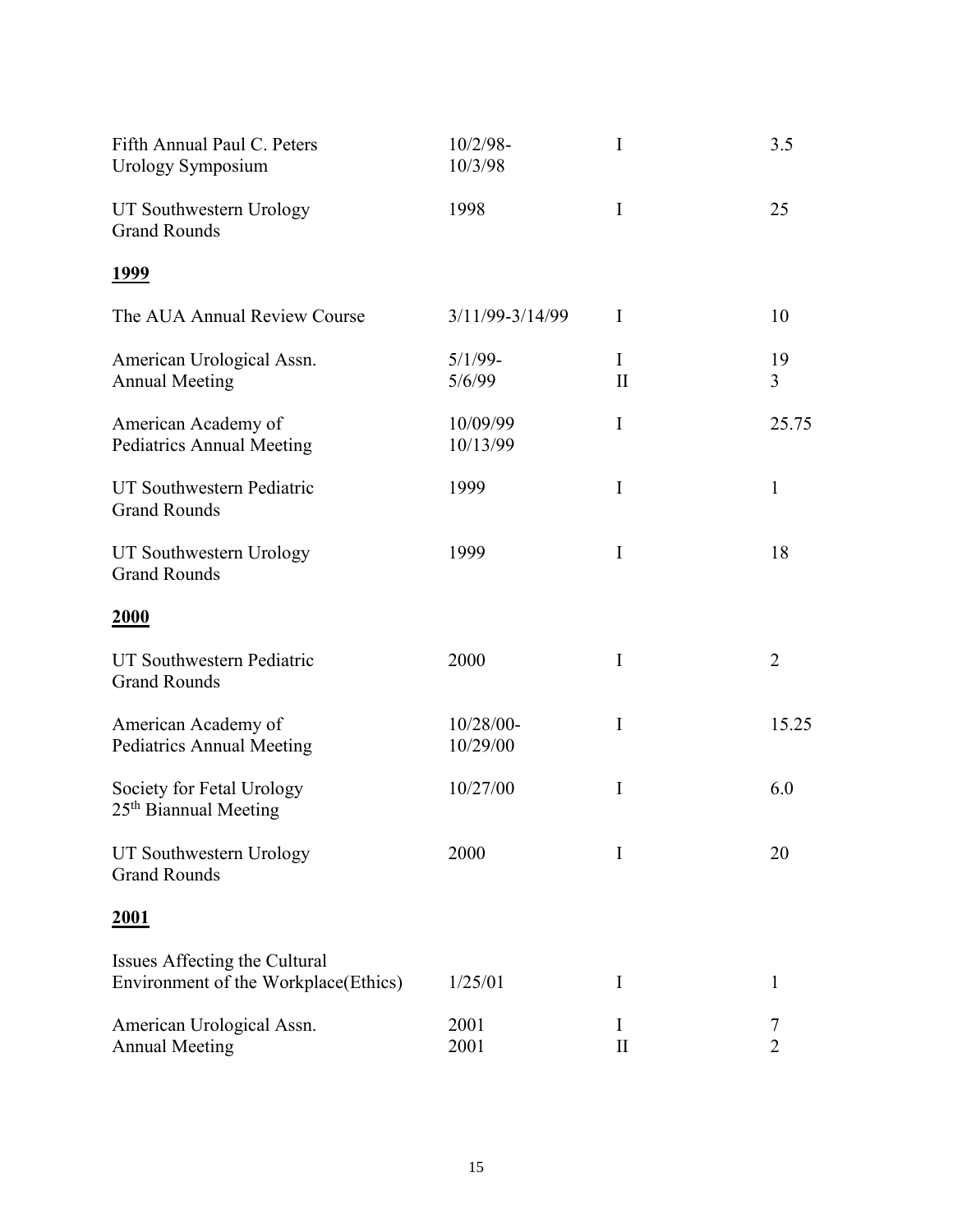| American Urological Assn.<br><b>Annual Meeting</b><br>Society of Pediatric Urology | 2001                     | I        | 7.5          |
|------------------------------------------------------------------------------------|--------------------------|----------|--------------|
| <b>Urology Tumor Conference (Baylor)</b>                                           | 1/24/01                  | $\bf{I}$ | $\mathbf{1}$ |
| UT Southwestern Pediatric<br><b>Grand Rounds</b>                                   | 2001                     | I        | $\mathbf{1}$ |
| Hands on Ultrasound (AUA)                                                          | 2001                     | I        | 13.25        |
| American Academy of<br><b>Pediatrics Annual Meeting</b>                            | $10/19/01$ -<br>10/24/01 | I        | 20.5         |
| <u>2002</u>                                                                        |                          |          |              |
| UT Southwestern Urology<br><b>Grand Rounds</b>                                     | 2002                     | $\bf{I}$ | 11           |
| Hands on Ultrasound (AUA)                                                          | 2002                     | $\bf{I}$ | 14.25        |
| 2003                                                                               |                          |          |              |
| American Urological Assn.<br><b>Annual Meeting</b>                                 | 2003                     | $\bf{I}$ | 12           |
| American Urological Assn.<br><b>Annual Meeting</b><br>Society of Pediatric Urology | 2003                     | I        | 6.5          |
| American Academy of<br><b>Pediatrics Annual Meeting</b>                            | $11/01/03$ -<br>11/06/03 | $\rm I$  | 21           |
| UT Southwestern Urology<br><b>Grand Rounds</b>                                     | 2003                     | I        | 3            |
| American Board of Urology<br>Recertified for 2005 to 2015                          | 2/2003                   |          |              |
| <u>2004</u>                                                                        |                          |          |              |
| Medical City Dallas CME<br>Medical City Dallas CME Ethics                          | 2004                     | I<br>I   | 4<br>1       |
| <b>TMF</b> Ethics                                                                  | 2004                     | I        | 1            |
| Hands on Ultrasound (AUA)                                                          | 2004                     | I        | 13.5         |